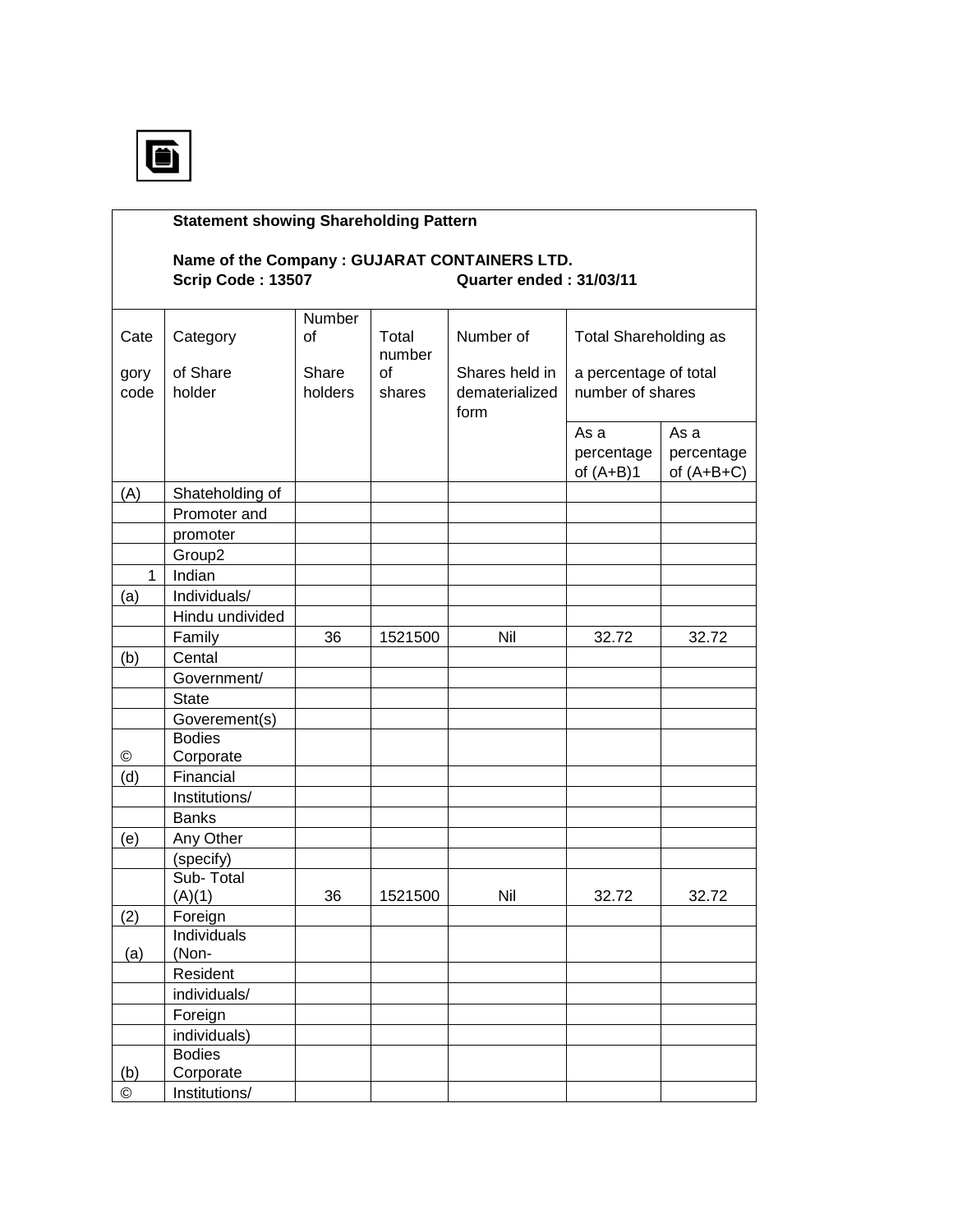| (d) | Any Other        |       |         |      |       |       |
|-----|------------------|-------|---------|------|-------|-------|
|     | (specify)        |       |         |      |       |       |
|     | Sub-Total        |       |         |      |       |       |
|     | (A)(2)           | Nil   | Nil     | Nil  | Nil   | Nil   |
|     | Total            |       |         |      |       |       |
|     | Shateholding of  |       |         |      |       |       |
|     | Promoter and     |       |         |      |       |       |
|     | promotar Group   |       |         |      |       |       |
|     | $(A)=$           |       |         |      |       |       |
|     | $(A)(1)+(A)(2)$  | 36    | 1521500 | Nil  | 32.72 | 32.72 |
| (B) | Public           |       |         |      |       |       |
|     | Shareholding     |       |         |      |       |       |
| (1) | Institutions     |       |         |      |       |       |
| (a) | Mutual Funds/    |       |         |      |       |       |
|     | UTI              |       |         |      |       |       |
| (b) | Financial        |       |         |      |       |       |
|     | Institutions/    |       |         |      |       |       |
|     | <b>Banks</b>     |       |         |      |       |       |
| ©   | Cental           |       |         |      |       |       |
|     | Government/      |       |         |      |       |       |
|     | <b>State</b>     |       |         |      |       |       |
|     | Goverement(s)    |       |         |      |       |       |
| (d) | Venture capital  |       |         |      |       |       |
|     | funds            |       |         |      |       |       |
| (e) | Insurance        |       |         |      |       |       |
|     | Companies        |       |         |      |       |       |
| (f) | Foreign          |       |         |      |       |       |
|     | Institutional    |       |         |      |       |       |
|     | Investors        |       |         |      |       |       |
| (g) | Foreign Venture  |       |         |      |       |       |
|     | Capital          |       |         |      |       |       |
|     | Investors        |       |         |      |       |       |
| (h) | Any Other        |       |         |      |       |       |
|     | (specify)        |       |         |      |       |       |
|     | Sub-Total        |       |         |      |       |       |
|     | (B)(1)           | Nil   | Nil     | Nil  | Nil   | Nil   |
|     |                  |       |         |      |       |       |
| (2) | Non-Institutions |       |         |      |       |       |
|     | <b>Bodies</b>    |       |         |      |       |       |
| (a) | Corporate        | 4     | 47400   | Nil  | 1.02% | 1.02% |
| (b) | Individuals -    |       |         |      |       |       |
|     | 1. Individuals   |       |         |      |       |       |
|     | Shatreholders    |       |         |      |       |       |
|     | holding          |       |         |      |       |       |
|     | nominal shares   |       |         |      |       |       |
|     | capital up to    |       |         |      |       |       |
|     | Rs.1 lakh.       | 10383 | 2363200 | 9600 | 50.82 | 50.82 |
|     | II Individual    |       |         |      |       |       |
|     | Shatreholders    |       |         |      |       |       |